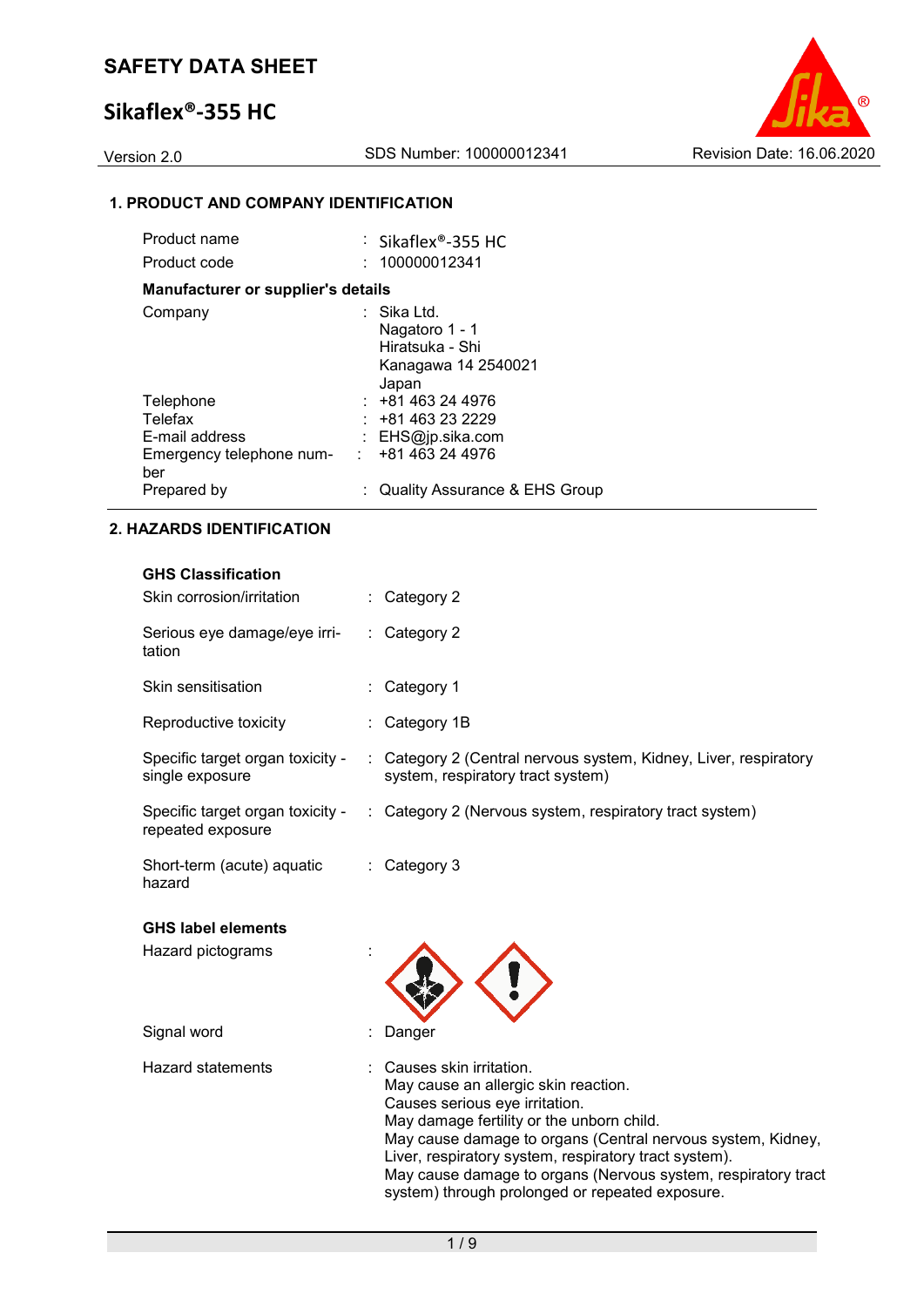# **Sikaflex®-355 HC**



| Version 2.0              | SDS Number: 100000012341                                                                                                                                                                                                                                                                                                                                                                                                                                                                                                                                                                                                                                                                                                                                                                                                                                                                                                                                                                                                                                                                           | Revision Date: 16.06.2020 |
|--------------------------|----------------------------------------------------------------------------------------------------------------------------------------------------------------------------------------------------------------------------------------------------------------------------------------------------------------------------------------------------------------------------------------------------------------------------------------------------------------------------------------------------------------------------------------------------------------------------------------------------------------------------------------------------------------------------------------------------------------------------------------------------------------------------------------------------------------------------------------------------------------------------------------------------------------------------------------------------------------------------------------------------------------------------------------------------------------------------------------------------|---------------------------|
|                          | Harmful to aquatic life.                                                                                                                                                                                                                                                                                                                                                                                                                                                                                                                                                                                                                                                                                                                                                                                                                                                                                                                                                                                                                                                                           |                           |
| Precautionary statements | <b>Prevention:</b><br>Obtain special instructions before use.<br>Do not handle until all safety precautions have been read and un-<br>derstood.<br>Do not breathe dust/ fume/ gas/ mist/ vapours/ spray.<br>Wash skin thoroughly after handling.<br>Do not eat, drink or smoke when using this product.<br>Contaminated work clothing should not be allowed out of the work-<br>place.<br>Avoid release to the environment.<br>Wear protective gloves/ protective clothing/ eye protection/ face<br>protection.<br><b>Response:</b><br>IF ON SKIN: Wash with plenty of water.<br>IF IN EYES: Rinse cautiously with water for several minutes. Re-<br>move contact lenses, if present and easy to do. Continue rinsing.<br>IF exposed or concerned: Call a POISON CENTER/ doctor.<br>If skin irritation or rash occurs: Get medical advice/attention.<br>If eye irritation persists: Get medical advice/ attention.<br>Take off contaminated clothing and wash it before reuse.<br>Storage:<br>Store locked up.<br>Disposal:<br>Dispose of contents/ container to an approved waste disposal plant. |                           |

# **Other hazards which do not result in classification**

: Mixture

None known.

# **3. COMPOSITION/INFORMATION ON INGREDIENTS**

### **Hazardous components**

| Chemical name                       | CAS-No.        | Concentration (%) | <b>ENCS/ISHL</b><br>number |
|-------------------------------------|----------------|-------------------|----------------------------|
| xylene                              | 1330-20-7      | 2.0               | $3-3, 3-60$                |
| calcium oxide                       | 1305-78-8      | $>= 1 - 3$        | 1-189                      |
| Carbon black                        | 1333-86-4      | $>= 1 - 5$        |                            |
| ethylbenzene                        | $100 - 41 - 4$ | $>= 0.3 - 5.1$    | $3-28, 3-60$               |
| 4,4'-methylenediphenyl diisocyanate | $101 - 68 - 8$ | $>= 0.1 - 5.1$    | 4-118                      |

### **4. FIRST AID MEASURES**

| General advice          | : Move out of dangerous area.<br>Consult a physician.<br>Show this safety data sheet to the doctor in attendance. |
|-------------------------|-------------------------------------------------------------------------------------------------------------------|
| If inhaled              | : Move to fresh air.                                                                                              |
|                         | Consult a physician after significant exposure.                                                                   |
|                         | Wash off with soap and plenty of water.                                                                           |
|                         | If symptoms persist, call a physician.                                                                            |
| In case of eye contact  | : Immediately flush eye(s) with plenty of water.                                                                  |
| In case of skin contact | : Take off contaminated clothing and shoes immediately.                                                           |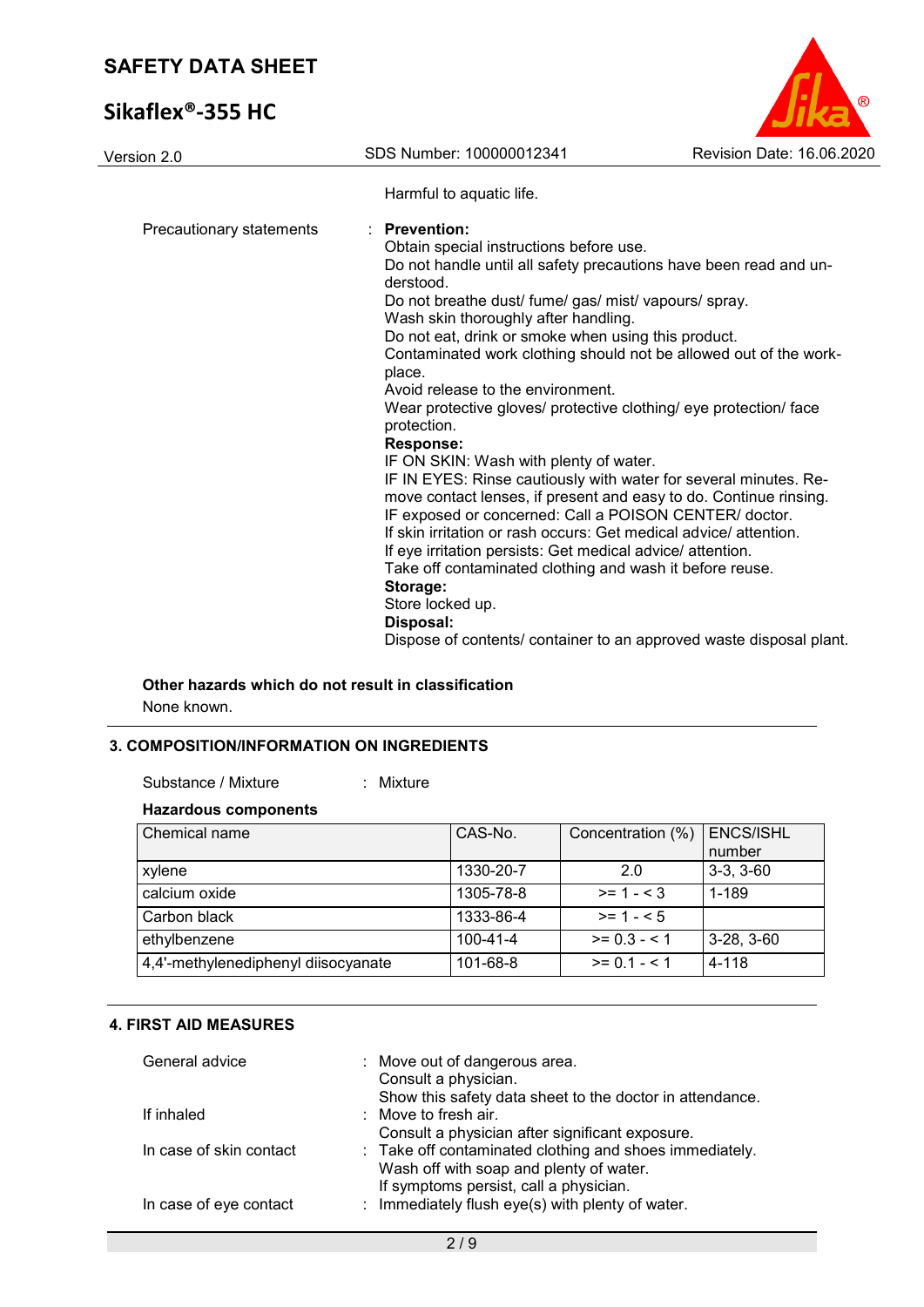# **Sikaflex®-355 HC**



| Version 2.0                                                       | SDS Number: 100000012341                                                                                                                                                                                                                                                                                                                                                                                                               | Revision Date: 16.06.2020 |
|-------------------------------------------------------------------|----------------------------------------------------------------------------------------------------------------------------------------------------------------------------------------------------------------------------------------------------------------------------------------------------------------------------------------------------------------------------------------------------------------------------------------|---------------------------|
| If swallowed                                                      | Remove contact lenses.<br>Keep eye wide open while rinsing.<br>If eye irritation persists, consult a specialist.<br>: Clean mouth with water and drink afterwards plenty of water.<br>Do not give milk or alcoholic beverages.<br>Never give anything by mouth to an unconscious person.<br>Obtain medical attention.                                                                                                                  |                           |
| Most important symptoms<br>and effects, both acute and<br>delayed | : irritant effects<br>sensitising effects<br>Allergic reactions<br>Excessive lachrymation<br>See Section 11 for more detailed information on health effects<br>and symptoms.<br>Causes skin irritation.<br>May cause an allergic skin reaction.<br>Causes serious eye irritation.<br>May damage fertility or the unborn child.<br>May cause damage to organs.<br>May cause damage to organs through prolonged or repeated<br>exposure. |                           |
| Notes to physician                                                | Treat symptomatically.                                                                                                                                                                                                                                                                                                                                                                                                                 |                           |
| <b>5. FIREFIGHTING MEASURES</b>                                   |                                                                                                                                                                                                                                                                                                                                                                                                                                        |                           |
| Suitable extinguishing media                                      | : Use extinguishing measures that are appropriate to local cir-<br>cumstances and the surrounding environment.                                                                                                                                                                                                                                                                                                                         |                           |
| Hazardous combustion prod-<br>ucts                                | No hazardous combustion products are known                                                                                                                                                                                                                                                                                                                                                                                             |                           |
| Specific extinguishing meth-<br>ods                               | : Standard procedure for chemical fires.                                                                                                                                                                                                                                                                                                                                                                                               |                           |

### **6. ACCIDENTAL RELEASE MEASURES**

Special protective equipment

for firefighters

| Personal precautions, protec-<br>tive equipment and emer-<br>gency procedures | : Use personal protective equipment.<br>Deny access to unprotected persons.                                                                                      |
|-------------------------------------------------------------------------------|------------------------------------------------------------------------------------------------------------------------------------------------------------------|
| Environmental precautions                                                     | : Do not flush into surface water or sanitary sewer system.                                                                                                      |
| Methods and materials for<br>containment and cleaning up                      | : Soak up with inert absorbent material (e.g. sand, silica gel,<br>acid binder, universal binder, sawdust).<br>Keep in suitable, closed containers for disposal. |

: In the event of fire, wear self-contained breathing apparatus.

### **7. HANDLING AND STORAGE**

### **Handling**

| Advice on protection against<br>fire and explosion | : Normal measures for preventive fire protection.                                                                     |
|----------------------------------------------------|-----------------------------------------------------------------------------------------------------------------------|
| Advice on safe handling                            | : Do not breathe vapours or spray mist.<br>Avoid exceeding the given occupational exposure limits (see<br>section 8). |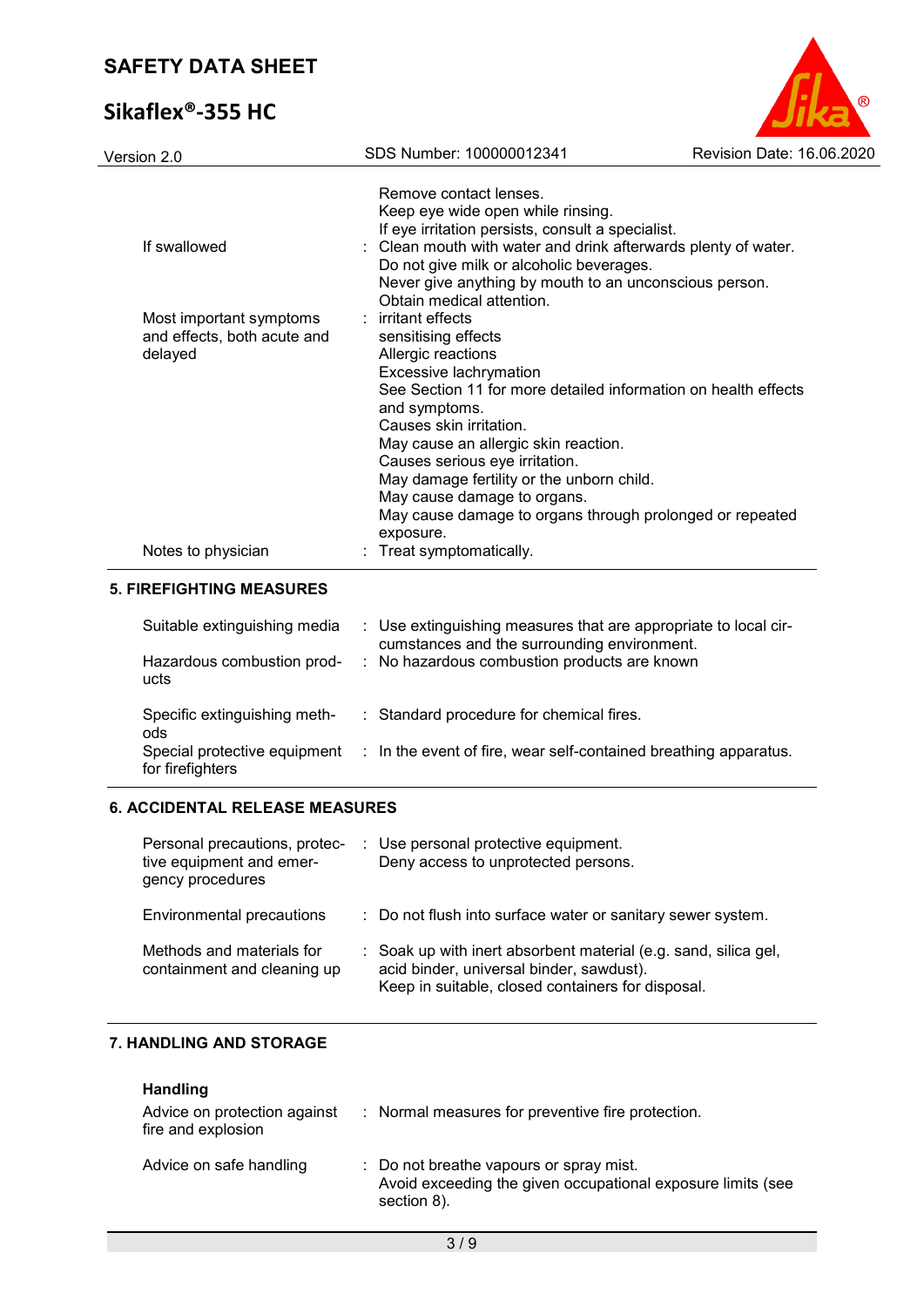# **Sikaflex®-355 HC**



| Version 2.0                              | SDS Number: 100000012341                                                                                                                                                                                                                                                                                                                                                                                                                                                                                                                                                                                                                                                                   | Revision Date: 16.06.2020 |
|------------------------------------------|--------------------------------------------------------------------------------------------------------------------------------------------------------------------------------------------------------------------------------------------------------------------------------------------------------------------------------------------------------------------------------------------------------------------------------------------------------------------------------------------------------------------------------------------------------------------------------------------------------------------------------------------------------------------------------------------|---------------------------|
| Avoidance of contact<br>Hygiene measures | Do not get in eyes, on skin, or on clothing.<br>For personal protection see section 8.<br>Persons with a history of skin sensitisation problems or asth-<br>ma, allergies, chronic or recurrent respiratory disease should<br>not be employed in any process in which this mixture is being<br>used.<br>Smoking, eating and drinking should be prohibited in the ap-<br>plication area.<br>Follow standard hygiene measures when handling chemical<br>products<br>: No data available<br>: Handle in accordance with good industrial hygiene and safety<br>practice.<br>When using do not eat or drink.<br>When using do not smoke.<br>Wash hands before breaks and at the end of workday. |                           |
| <b>Storage</b>                           |                                                                                                                                                                                                                                                                                                                                                                                                                                                                                                                                                                                                                                                                                            |                           |
| Conditions for safe storage              | : Keep container tightly closed in a dry and well-ventilated<br>place.<br>Store in accordance with local regulations.                                                                                                                                                                                                                                                                                                                                                                                                                                                                                                                                                                      |                           |

### **8. EXPOSURE CONTROLS/PERSONAL PROTECTION**

| Components                    | CAS-No.                                                           | Value type                      | Control parame-                                            | <b>Basis</b>       |
|-------------------------------|-------------------------------------------------------------------|---------------------------------|------------------------------------------------------------|--------------------|
|                               |                                                                   | (Form of                        | ters / Permissible                                         |                    |
|                               |                                                                   | exposure)                       | concentration                                              |                    |
| xylene                        | 1330-20-7                                                         | OEL-M                           | 50 ppm                                                     | JP OEL             |
|                               |                                                                   |                                 | 217 mg/m3                                                  | <b>JSOH</b>        |
|                               |                                                                   |                                 | Further information: Group 2: Substances presumed to cause |                    |
|                               |                                                                   | reproductive toxicity in humans |                                                            |                    |
|                               |                                                                   | <b>ACL</b>                      | 50 ppm                                                     | <b>JP OEL ISHL</b> |
|                               |                                                                   | <b>TWA</b>                      | 100 ppm                                                    | <b>ACGIH</b>       |
|                               |                                                                   | <b>STEL</b>                     | $150$ ppm                                                  | <b>ACGIH</b>       |
| calcium oxide                 | 1305-78-8                                                         | <b>TWA</b>                      | $2$ mg/m $3$                                               | <b>ACGIH</b>       |
| ethylbenzene                  | $100 - 41 - 4$                                                    | <b>ACL</b>                      | 20 ppm                                                     | JP OEL ISHL        |
|                               |                                                                   | OEL-M                           | 50 ppm                                                     | JP OEL             |
|                               |                                                                   |                                 | 217 mg/m3                                                  | <b>JSOH</b>        |
|                               | Further information: Group 2: Substances presumed to cause        |                                 |                                                            |                    |
|                               | reproductive toxicity in humans, Group 2B: possibly carcinogenic  |                                 |                                                            |                    |
|                               | to humans                                                         |                                 |                                                            |                    |
| 4,4'-methylenediphenyl diiso- | 101-68-8                                                          | OEL-M                           | $0.05$ mg/m $3$                                            | JP OEL             |
| cyanate                       |                                                                   |                                 |                                                            | <b>JSOH</b>        |
|                               | Further information: Airway sensitizing agent; Group 1 substances |                                 |                                                            |                    |
|                               | which induce allergic reactions in humans                         |                                 |                                                            |                    |
|                               |                                                                   | <b>TWA</b>                      | $0.005$ ppm                                                | <b>ACGIH</b>       |

#### **Threshold limit value and permissible exposure limits for each component in the work environment**

## **Personal protective equipment**

Respiratory protection : Use respiratory protection unless adequate local exhaust ventilation is provided or exposure assessment demonstrates that exposures are within recommended exposure guidelines. The filter class for the respirator must be suitable for the maximum expected contaminant concentration

(gas/vapour/aerosol/particulates) that may arise when handling the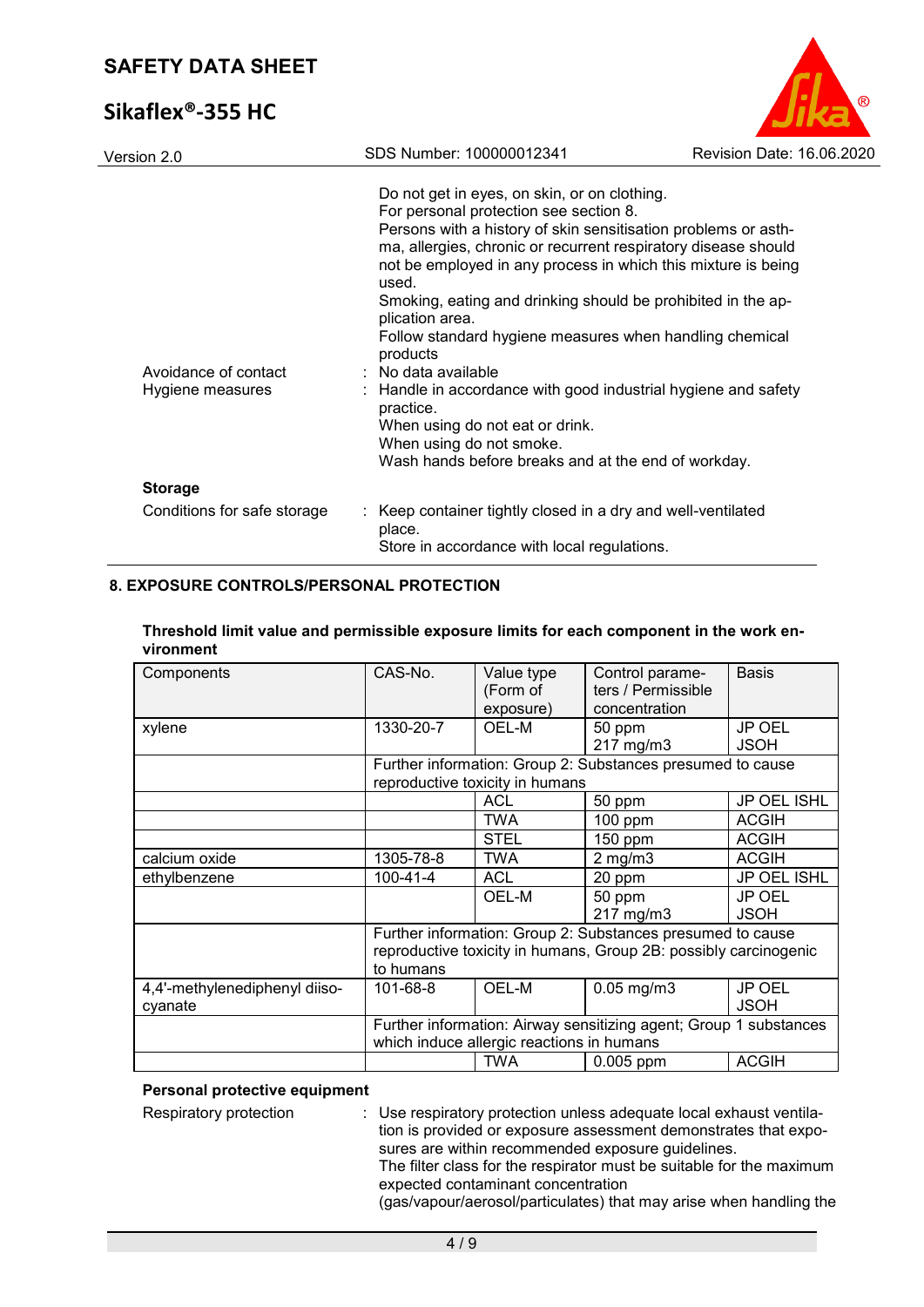# **Sikaflex®-355 HC**



| Version 2.0              | SDS Number: 100000012341                                                                                                                                                                                                   | Revision Date: 16.06.2020                                            |
|--------------------------|----------------------------------------------------------------------------------------------------------------------------------------------------------------------------------------------------------------------------|----------------------------------------------------------------------|
| Hand protection          | apparatus must be used.<br>: Chemical-resistant, impervious gloves complying with an approved<br>standard should be worn at all times when handling chemical<br>products if a risk assessment indicates this is necessary. | product. If this concentration is exceeded, self-contained breathing |
| Eye protection           | : Safety eyewear complying with an approved standard should be<br>used when a risk assessment indicates this is necessary.                                                                                                 |                                                                      |
| Skin and body protection | : Choose body protection in relation to its type, to the concentration<br>and amount of dangerous substances, and to the specific work-<br>place.                                                                          |                                                                      |

## **9. PHYSICAL AND CHEMICAL PROPERTIES**

| Appearance                                 |   | paste                                  |
|--------------------------------------------|---|----------------------------------------|
| Colour                                     |   | black                                  |
| Odour                                      |   | characteristic                         |
| <b>Odour Threshold</b>                     |   | No data available                      |
| рH                                         |   | Not applicable                         |
| Melting point/range / Freezing             | ÷ | No data available                      |
| point<br>Boiling point/boiling range       |   | No data available                      |
| Flash point                                |   | ca. 98 °C (208 °F), Method: closed cup |
| Evaporation rate                           |   | No data available                      |
| Flammability                               |   | No data available                      |
| Upper explosion limit                      | t | No data available                      |
| Lower explosion limit                      |   | No data available                      |
| Vapour pressure                            |   | $0.01$ hPa $(0.01$ mmHg)               |
| Relative vapour density                    |   | No data available                      |
| Density                                    |   | ca. 1.17 g/cm3 (23 °C (73 °F))         |
| Solubility(ies)<br>Water solubility        |   | insoluble                              |
| Partition coefficient: n-                  |   | No data available                      |
| octanol/water<br>Auto-ignition temperature | ÷ | No data available                      |
| Decomposition temperature                  |   | : No data available                    |
| Viscosity<br>Viscosity, dynamic            |   | No data available                      |
| Viscosity, kinematic                       |   | : > 20.5 mm2/s (40 °C)                 |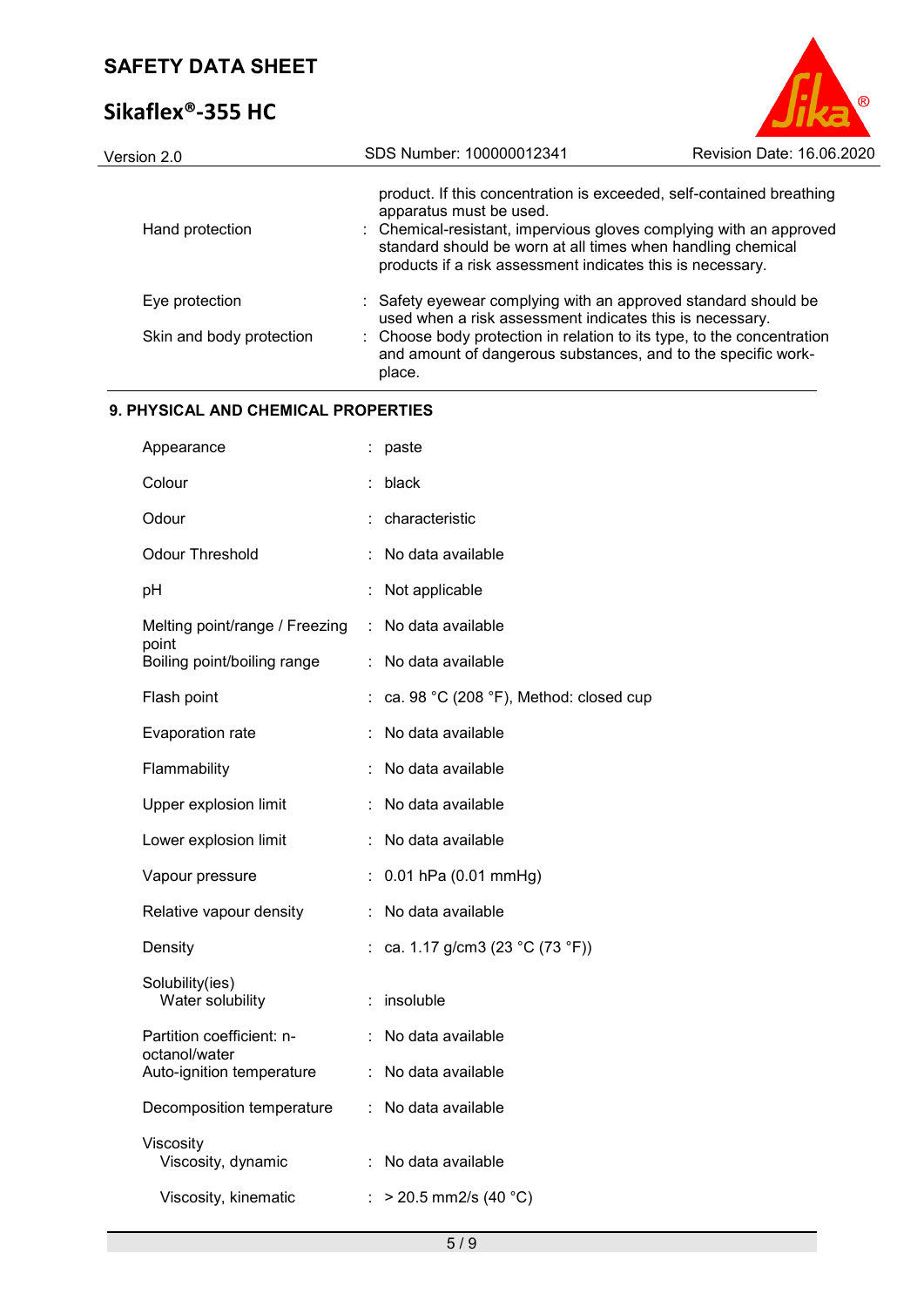# **Sikaflex®-355 HC**

| Version 2.0                 | SDS Number: 100000012341       | Revision Date: 16.06.2020 |
|-----------------------------|--------------------------------|---------------------------|
|                             |                                |                           |
| <b>Explosive properties</b> | : No data available            |                           |
| Molecular weight            | $\therefore$ No data available |                           |
|                             |                                |                           |

 $\bullet$ 

### **10. STABILITY AND REACTIVITY**

| Reactivity<br>Chemical stability<br>Possibility of hazardous reac-<br>tions          | : No dangerous reaction known under conditions of normal use.<br>: The product is chemically stable.<br>: No hazards to be specially mentioned. |
|--------------------------------------------------------------------------------------|-------------------------------------------------------------------------------------------------------------------------------------------------|
| Conditions to avoid<br>Incompatible materials<br>Hazardous decomposition<br>products | $:$ No data available<br>: No data available<br>: No decomposition if stored and applied as directed.                                           |

### **11. TOXICOLOGICAL INFORMATION**

### **Acute toxicity**

Not classified based on available information.

| <b>Components:</b><br>xylene:        |                                       |
|--------------------------------------|---------------------------------------|
| Acute oral toxicity                  | : LD50 Oral (Rat): 3,523 mg/kg        |
| Acute dermal toxicity                | : LD50 Dermal (Rabbit): 1,700 mg/kg   |
| ethylbenzene:<br>Acute oral toxicity | : LD50 Oral (Rat): 3,500 mg/kg        |
| Acute dermal toxicity                | : LD50 Dermal (Rabbit): $5,510$ mg/kg |
|                                      |                                       |

#### **4,4'-methylenediphenyl diisocyanate:**

| Acute inhalation toxicity | $\therefore$ Acute toxicity estimate: 1.5 mg/l |
|---------------------------|------------------------------------------------|
|                           | Test atmosphere: dust/mist                     |
|                           | Method: Expert judgement                       |
|                           |                                                |

### **Skin corrosion/irritation**

Causes skin irritation.

#### **Serious eye damage/eye irritation**

Causes serious eye irritation.

### **Respiratory or skin sensitisation**

Skin sensitisation: May cause an allergic skin reaction. Respiratory sensitisation: Not classified based on available information.

### **Germ cell mutagenicity**

Not classified based on available information.

### **Carcinogenicity**

Not classified based on available information.

### **Reproductive toxicity**

May damage fertility or the unborn child.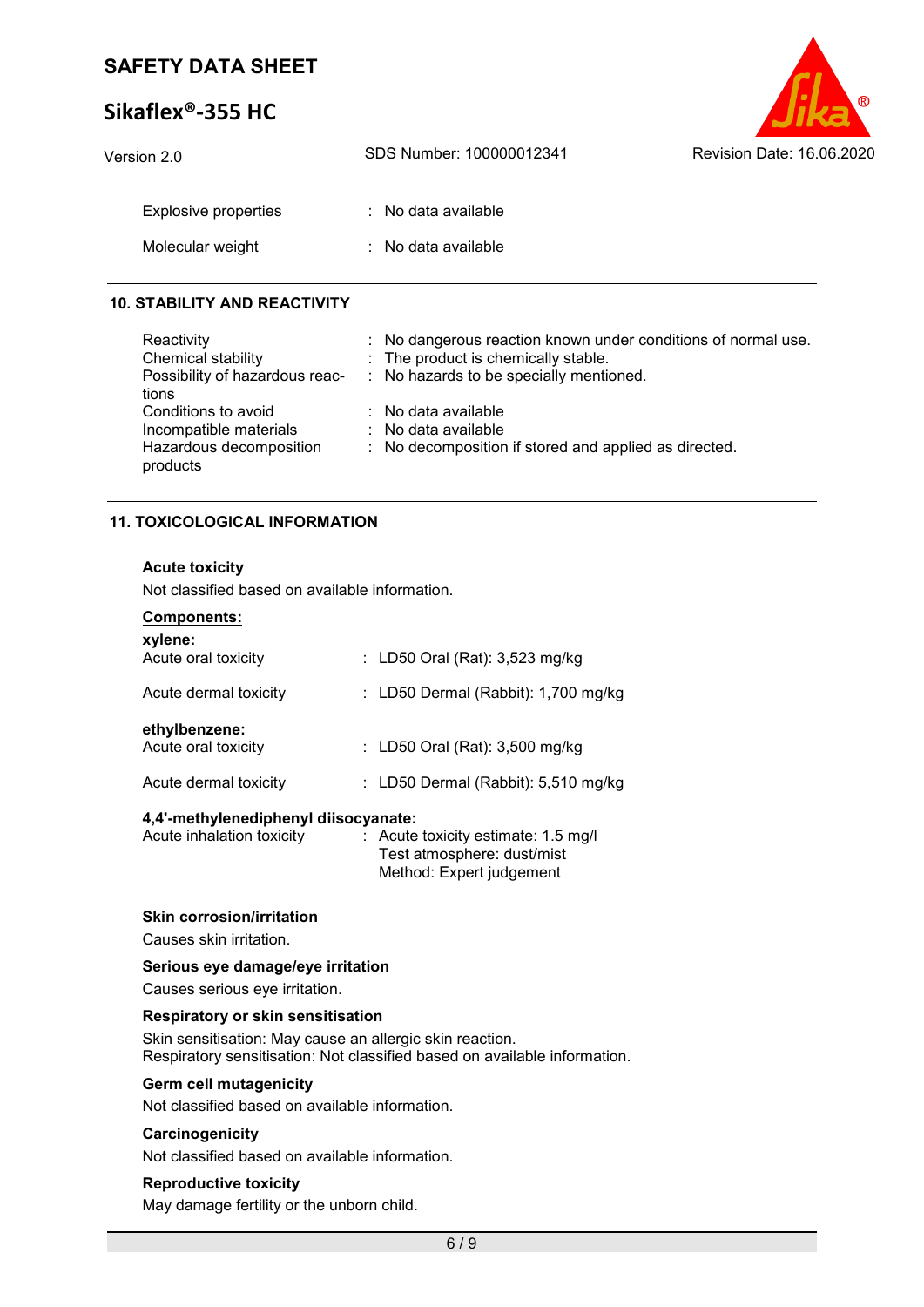# **Sikaflex®-355 HC**



#### **STOT - single exposure**

May cause damage to organs (Central nervous system, Kidney, Liver, respiratory system, respiratory tract system).

#### **STOT - repeated exposure**

May cause damage to organs (Nervous system, respiratory tract system) through prolonged or repeated exposure.

#### **Aspiration toxicity**

Not classified based on available information.

#### **12. ECOLOGICAL INFORMATION**

#### **Ecotoxicity**

## **Components:**

**ethylbenzene:**

 $\therefore$  LC50 (Fish): <= 1 mg/l Exposure time: 96 h

M-Factor (Acute aquatic toxicity) : 1

# **Persistence and degradability**

No data available

### **Bioaccumulative potential**

No data available

#### **Mobility in soil** No data available

# **Hazardous to the ozone layer**

Not applicable

### **Other adverse effects**

#### **Product:**

Additional ecological information : There is no data available for this product.

### **13. DISPOSAL CONSIDERATIONS**

| <b>Disposal methods</b> |                                                                                        |
|-------------------------|----------------------------------------------------------------------------------------|
| Waste from residues     | : Do not contaminate ponds, waterways or ditches with chemi-<br>cal or used container. |
|                         | Send to a licensed waste management company.                                           |
| Contaminated packaging  | : Empty remaining contents.                                                            |
|                         | Dispose of as unused product.                                                          |
|                         | Do not re-use empty containers.                                                        |

#### **14. TRANSPORT INFORMATION**

#### **International Regulations**

#### **UNRTDG**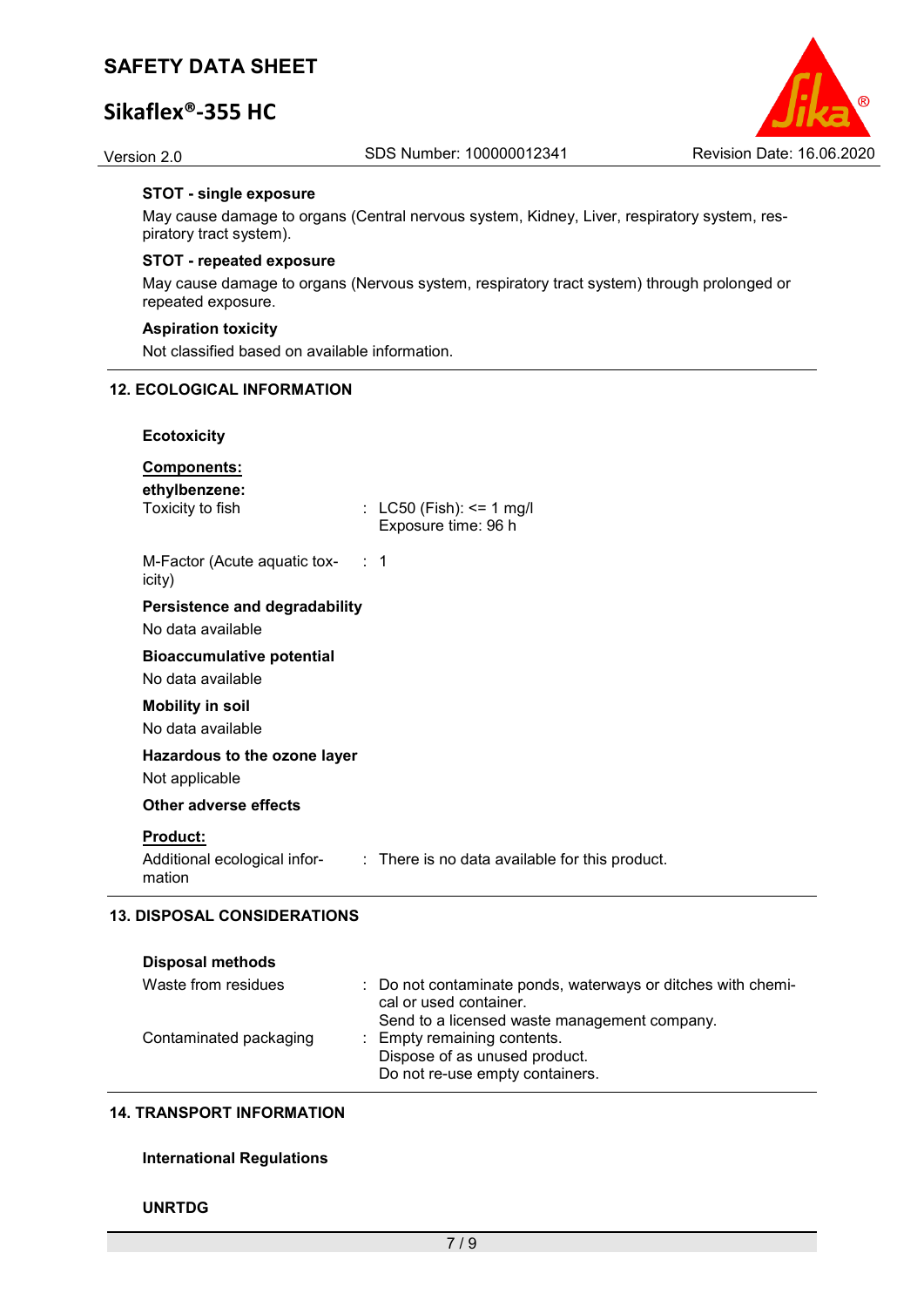# **Sikaflex®-355 HC**



Not regulated as a dangerous good

#### **IATA-DGR**

Not regulated as a dangerous good

#### **IMDG-Code**

Not regulated as a dangerous good

# **Transport in bulk according to Annex II of MARPOL 73/78 and the IBC Code**

Not applicable for product as supplied.

#### **National Regulations**

Refer to section 15 for specific national regulation.

#### **15. REGULATORY INFORMATION**

#### **Related Regulations**

**Fire Service Law** Not applicable (Designated Flammable Substances)

#### **Industrial Safety and Health Law**

**Harmful Substances Prohibited from Manufacture** Not applicable

**Harmful Substances Required Permission for Manufacture** Not applicable

**Substances Prevented From Impairment of Health** Not applicable

**Circular concerning Information on Chemicals having Mutagenicity - Annex 2: Information on Existing Chemicals having Mutagenicity** Not applicable

**Circular concerning Information on Chemicals having Mutagenicity - Annex 1: Information on Notified Substances having Mutagenicity** Not applicable

# **Substances Subject to be Notified Names**

Article 57-2 (Enforcement Order Table 9)

| Chemical name                         | <b>Number</b> | Concentration (%) |
|---------------------------------------|---------------|-------------------|
| Carbon black                          | 130           | $>=1 - 10$        |
| Xylene                                | 136           | $>=1 - 10$        |
| Calcium oxide                         | 190           | $>=1 - 10$        |
| Ethylbenzene                          | 70            | $>=0.1 - 1$       |
| Methylenebis(4,1-phenylene) diisocya- | 599           | $>=01 - 1$        |
| nate                                  |               |                   |

### **Substances Subject to be Indicated Names**

Article 57 (Enforcement Order Article 18)

| Chemical name | <b>Number</b> |
|---------------|---------------|
| xylene        | 136           |
| Calcium oxide | 190           |
| ethylbenzene  | 70            |
| Carbon black  | 130           |